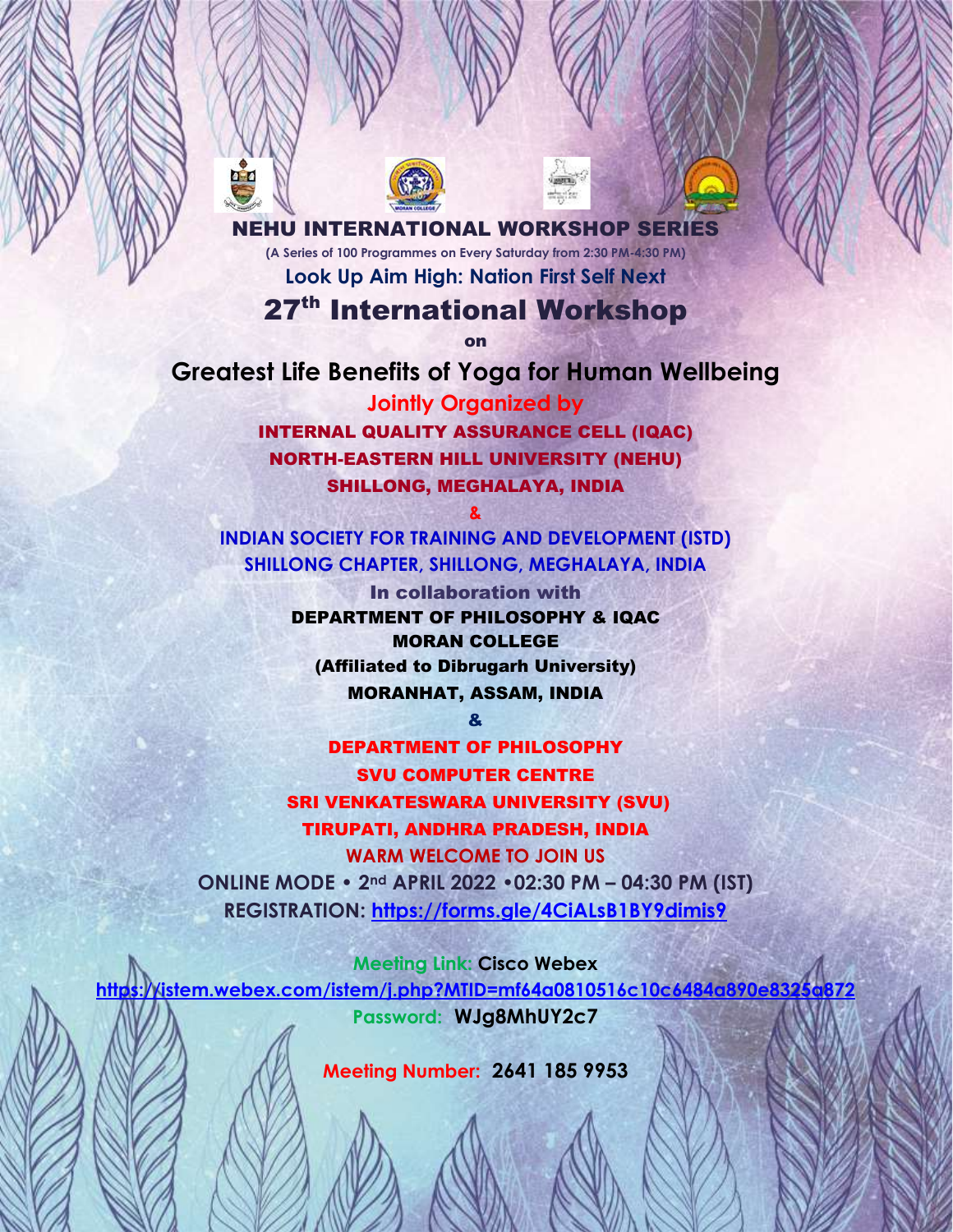

**Prof. P. Chinnaiah Keynote Speaker Department of Philosophy SVU, Tirupati, AP** 



**Prof. B.S. Mipun Chairman, ISTD Shillong Chapter Shillong**

**USI** 



**Prof. A. S. Dixit Director, IQAC NEHU, India**



**Prof. Mitali Konwar, Principal Moran College Assam, India**



**Prof. P.S. Shukla Hon'ble VC, NEHU Shillong, India**



**Dr.N.A. Reddy Workshop Coordinator & Resource Person NEHU, India**





**Dr. Rajendra Prasad Borthakur IQAC Coordinator Moran College Assam, India**



**Dr. Shrutashwinee Gogoi Workshop Coordinator Moran College Assam, India**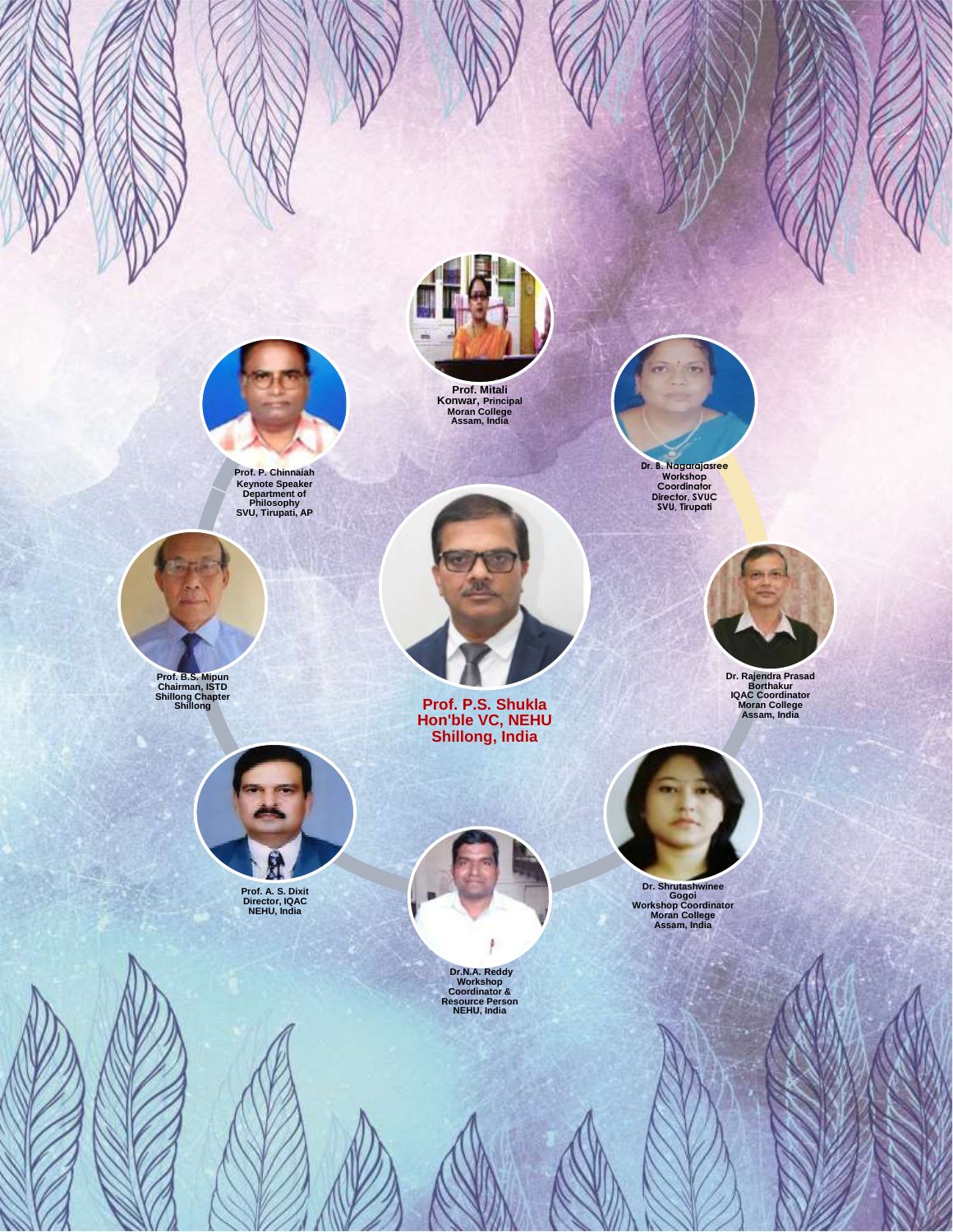

| <b>Programme Schedule</b>        |                                                                                        |                                                                  |
|----------------------------------|----------------------------------------------------------------------------------------|------------------------------------------------------------------|
| 02:30 P.M. $-$ 02:35 PM. (IST)   | <b>Welcome Address</b><br><b>Vande Mataram</b>                                         | <b>Dr. Shrutashwinee Gogoi</b><br>Moran College, Moranhat, Assam |
| $02:35$ P.M. $-02:40$ P.M. (IST) | <b>About the Programme</b><br><b>About the Guests &amp;</b><br><b>Resource Persons</b> | Dr. N.A. Reddy<br>NEHU, Shillong, Meghalaya                      |
| $02:40$ P.M. $-03:30$ P.M. (IST) | <b>Keynote Address</b>                                                                 | <b>Prof. P. Chinnaiah</b><br>SVU, Tirupati, AP                   |
| $03:30$ P.M. $-04:25$ P.M. (IST) | <b>Greatest Life Benefits of</b><br><b>Yoga for Human</b><br>Wellbeing                 | Dr. N.A. Reddy<br>NEHU, Shillong, Meghalaya                      |
| 04:25 P.M. $-$ 04:30 P.M. (IST)  | <b>Vote of Thanks</b><br><b>National Anthem</b>                                        |                                                                  |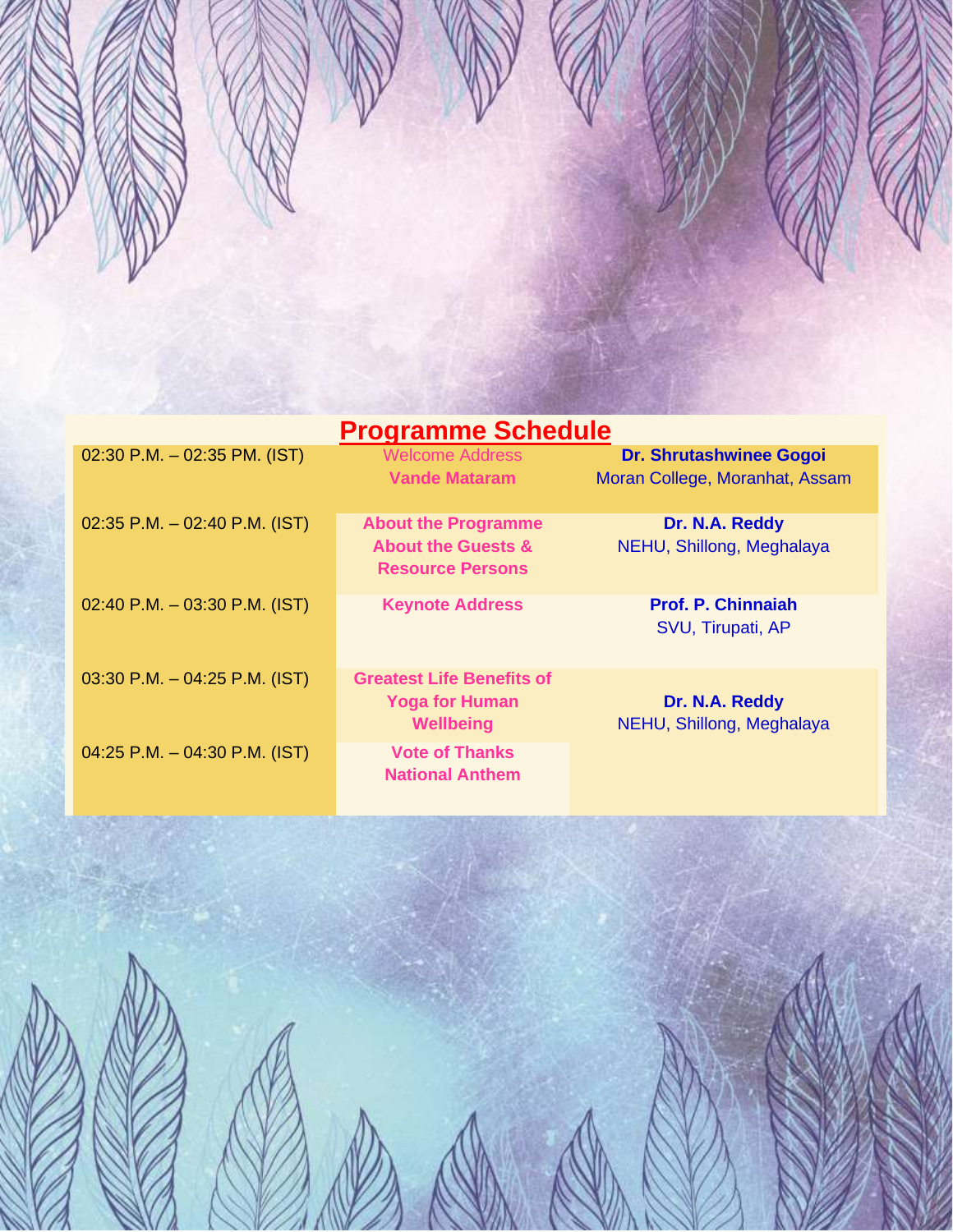# **INFORMATION TO JOIN THE MEETING (2<sup>nd</sup> APRIL 2022)**

### **Time: 2:30 PM- 04:30 PM**

## **REGISTRATION: <https://forms.gle/4CiALsB1BY9dimis9>**

### **Meeting Link: Cisco Webex**

**<https://istem.webex.com/istem/j.php?MTID=mf64a0810516c10c6484a890e8325a872>** 

**Password: WJg8MhUY2c7**

**Meeting Number: 2641 185 9953**

**YOUTUBE LIVE CHANNEL:** 



**<https://www.youtube.com/c/SMARTEDUCATION108>**

### **Note:**

- **1. Registration and Participation in the programme are compulsory to get the e-certificate.**
- **2. No feedback form will be issued on YouTube.**

**\*\*\*\*\*\*\***